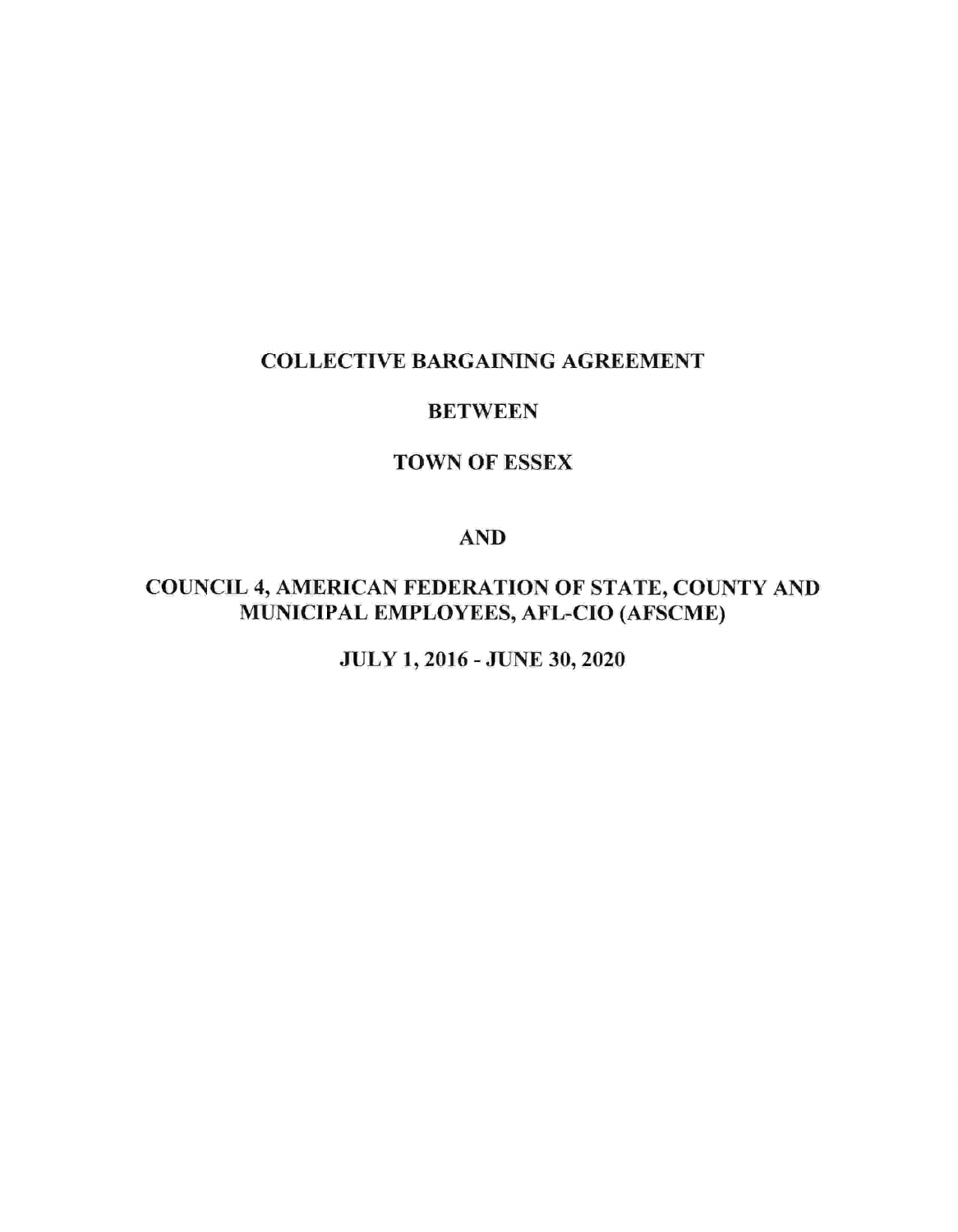## TABLE OF CONTENTS

|                                                 | PAGE(S)        |
|-------------------------------------------------|----------------|
| <b>ARTICLE I - RECOGNITION</b>                  | 1              |
| ARTICLE II - STABILITY OF AGREEMENT             | 1              |
| ARTICLE III - MANAGEMENT RIGHTS                 | $1 - 2$        |
| <b>ARTICLE IV - UNION SECURITY</b>              | $\overline{3}$ |
| ARTICLE V – GRIEVANCE AND ARBITRATION PROCEDURE | $3 - 5$        |
| ARTICLE VI - HOURS OF WORK                      | $5 - 7$        |
| <b>ARTICLE VII - COMPENSATION</b>               | $7-9$          |
| <b>ARTICLE VIII - HOLIDAYS</b>                  | $9 - 10$       |
| <b>ARTICLE IX - INSURANCE</b>                   | $10 - 12$      |
| <b>ARTICLE X - VACATION</b>                     | $12 - 13$      |
| <b>ARTICLE XI - SICK LEAVE</b>                  | 14             |
| <b>ARTICLE XII - PERSONAL LEAVE</b>             | 15             |
| ARTICLE XIII - FUNERAL LEAVE                    | $15 - 16$      |
| <b>ARTICLE XIV - MILITARY LEAVE</b>             | 16             |
| ARTICLE XV - FAMILY AND MEDICAL LEAVE           | 16             |
| <b>ARTICLE XVI - JURY DUTY</b>                  | 16             |
| ARTICLE XVII - RETIREMENT                       | 16             |
| <b>ARTICLE XVIII - SENIORITY</b>                | 17             |
| <b>ARTICLE XIX - VACANCY</b>                    | 17             |
| ARTICLE XX - LAYOFF AND RECALL                  | $17 - 18$      |
| <b>ARTICLE XXI - DISCIPLINE</b>                 | 18             |
| ARTICLE XXII - MISCELLANEOUS                    | 19-20          |
| <b>ARTICLE XXIII - DURATION</b>                 | 21             |
| APPENDIX A - EXEMPT EMPLOYEES SALARY SCHEDULE   | 22             |
| APPENDIX B-NON-EXEMPT EMPLOYEES SALARY SCHEDULE | 23             |

Ï

 $\mathbf{i}$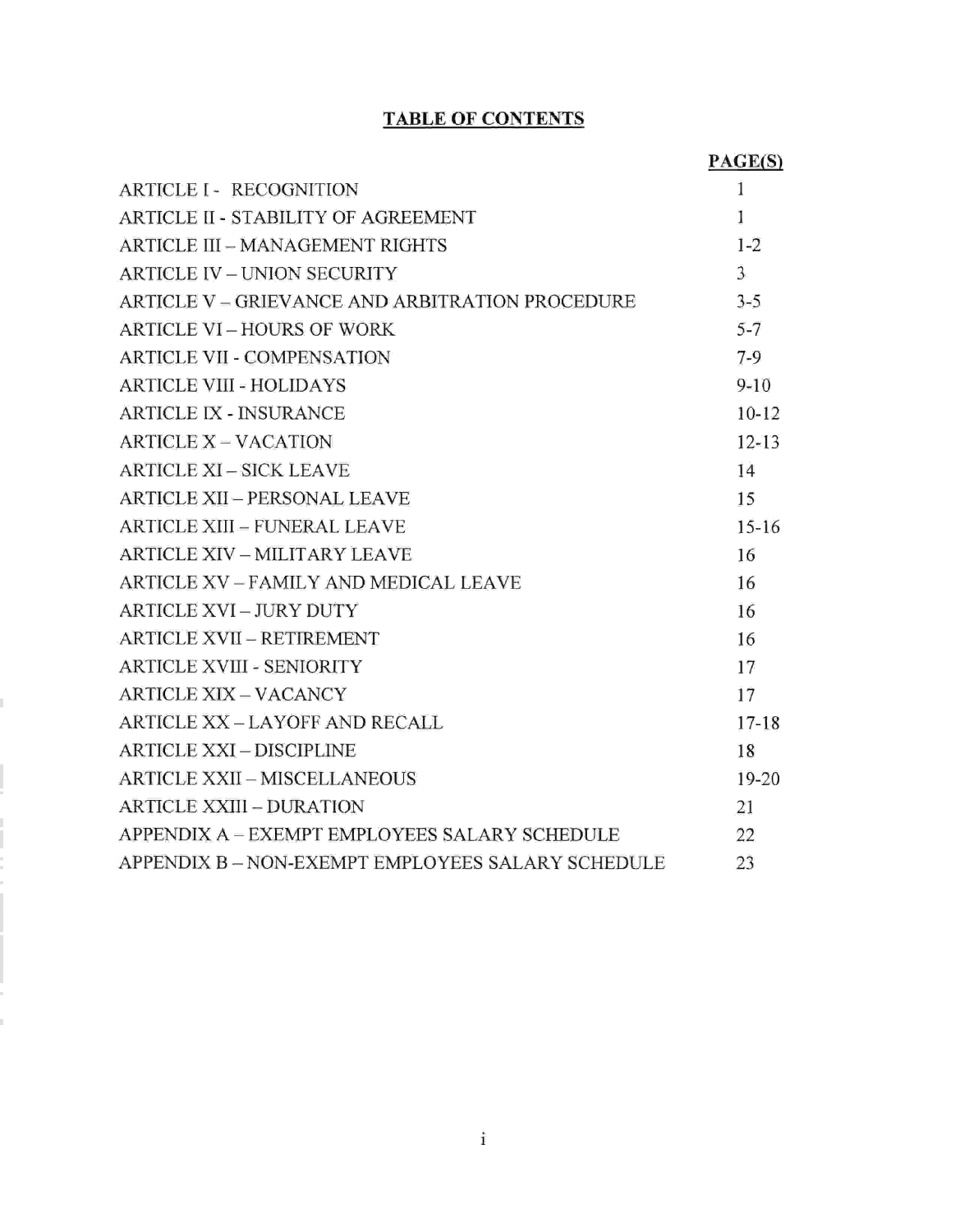### ARTICLE I **RECOGNITION**

#### Section I

This Agreement is entered into by and between the Town of Essex (hereinafter referred to as "Town") and Council 4, American Federation of State, County and Municipal Employees, AFL-CIO (hereinafter referred to as "Union").

#### Section 2

The Town recognizes the Union as the sole and exclusive bargaining agent for the: Assessor, Assistant to the Assessor, Assistant to the Tax Collector, Assistant to the Finance Director, Assistant to the Town Clerk/Assistant Town Clerk, Administrative Assistants to the Land Use Department (Administrative Assistant to the Land Use Department I and Administrative Assistant to the Land Use Department II), Maintenance/Custodian, Sanitarian/Director of Health and Park and Recreation Director/Social Services Representative, excluding the Finance Director, the Assistant to the First Selectman, ZEO, Department Heads and all others excluded under the Act.

#### ARTICLE II STABILITY OF AGREEMENT

#### Section 1

If any Article or Section hereof is declared to be invalid or violative of any law, statute, administrative ruling or judicial decision, such declaration of invalidity shall not affect the other Articles and Section or portions thereof which shall be valid.

#### Section 2

It is understood and agreed that this Agreement contains the complete understanding between the parties and that it may not be amended or altered unless by mutual agreement, in writing, by the parties.

Any benefits set forth in the Town's policy manual shall not be applicable to bargaining unit members; rather, all benefits for bargaining unit members shall be set forth in this Agreement.

#### ARTICLE III MANAGEMENT RIGHTS

#### Section <sup>1</sup>

Except where such rights, powers and authority are specifically relinquished, abridged or limited by the provisions of this agreement, the Town has and will continue to retain, whether exercised or not, all of the rights, powers and authority heretofore had by it and, except where such rights, powers and authority are specifically relinquished, abridged or limited by the provisions of this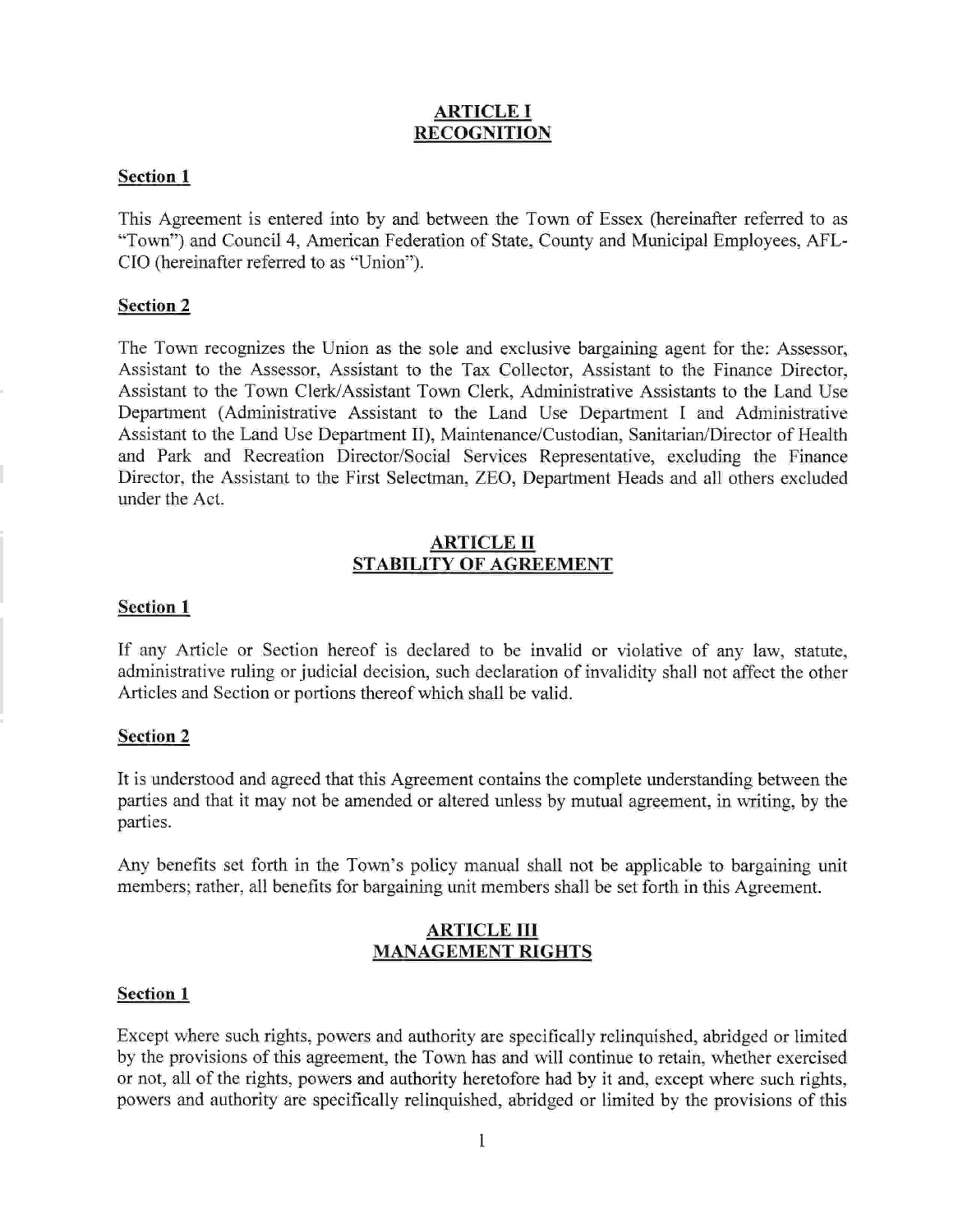agreement, it shall have the sole and absolute right, responsibility and prerogative of management of the affairs of the Town and direction of the working force, including, but not limited to the following:

- a. To determine the care, maintenance and operation of equipment and property used for and on behalf of the purposes of the Town.
- b. To establish or continue policies, practices and procedures for the conduct of Town business and, from time to time, to change or abolish such policies, practices and procedures.
- c. To discontinue processes or operations or to discontinue their performance by employees.
- d. To select, hire, and to determine the number and types of employees required to perform the Town's operations.
- e. To employ, transfer, promote or demote employees, or to layoff, terminate or otherwise relieve employees from duty for lack of work or other legitimate reasons when it shall be in the best interests of the Town or the department, in accordance with other provisions of this contract.
- f. To prescribe and enforce reasonable rules and regulations for the maintenance of discipline and for the performance of work in accordance with the requirements of the Town, provided such rules and regulations are made known in a reasonable manner to the employees affected by them.
- g. To ensure that incidental duties connected with departmental operations, whether enumerated in job descriptions or not, shall be performed by employees.
- h. To establish contracts or subcontracts for municipal operations, provided that this right shall not be used for the purpose of intention of undermining the Union or of discriminating against its members.
- To create job specifications and to revise existing job specifications, in accordance t. with the other provisions of this contract.

## Section 2

The above rights, responsibilities and prerogatives are inherent in the Selectmen by virtue of statutory authority and are not subject to delegation in whole or in part.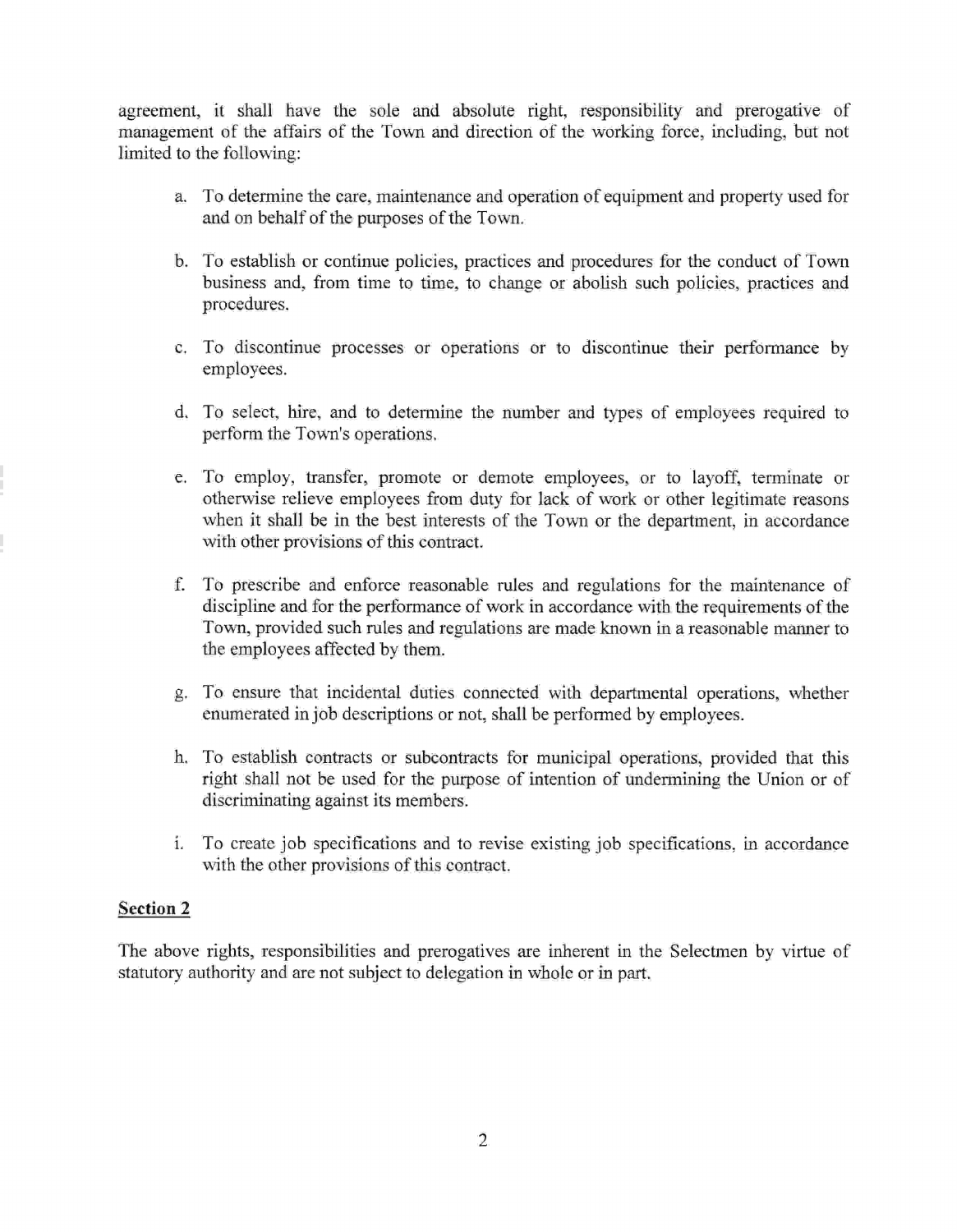## ARTICLE IV UNION SECURITY

## Section 1

All employees in the bargaining unit shall, as a condition of employment, become a member of the Union in good standing or pay a service fee to the Union after the completion of <sup>a</sup> satisfactory probationary period. The service fee shall be proportioned by the Union as required by law.

## Section 2

Upon receipt of a signed authorization form from the employee involved, a copy of which is attached to this Agreement as Appendix C, the Employer shall deduct from the employee's pay, twice a month, such initiation fees, dues and/or service fees as the Union shall determine.

## Section 3

The amount will be certified by a representative from AFSCME Council 4, AFL-CIO, in writing, and may be raised or lowered by the Union at any time upon notification by said offrcer to the Employer.

## Section 4

Deduction as provided in Section 2 shall be remitted to the Council 4 office of the Union no later than fifteen (15) days after such deductions have been made along with a list of employees from whom the deductions have been made, indicating their address.

- A. If for any reason an employee has no pay available from which the dues may be deducted, the deduction will take place beginning the payroll period in which he does have pay available and continuing until back deductions are made up, at which time he will return to the semi-monthly basis.
- B. The Union agrees to indemnify and to hold the Town harmless against any and all claims, demands, suits or other forms of liability, including but not limited to attorney's fees and the cost of administrative hearings that shall or may arise out of or by reason of, action taken by or against the Town that may arise as a result of complying with the provisions of this Article.

## ARTICLE V GRIEVANCE AND ARBITRATION PROCEDURE

## Section <sup>1</sup>

A grievance is defined as any claimed violation, misapplication, or misinterpretation of a specific Section or Article of this Agreement, filed by a grievant(s), who is a member of the bargaining unit making a claim that a grievance has occurred to his or her detriment.